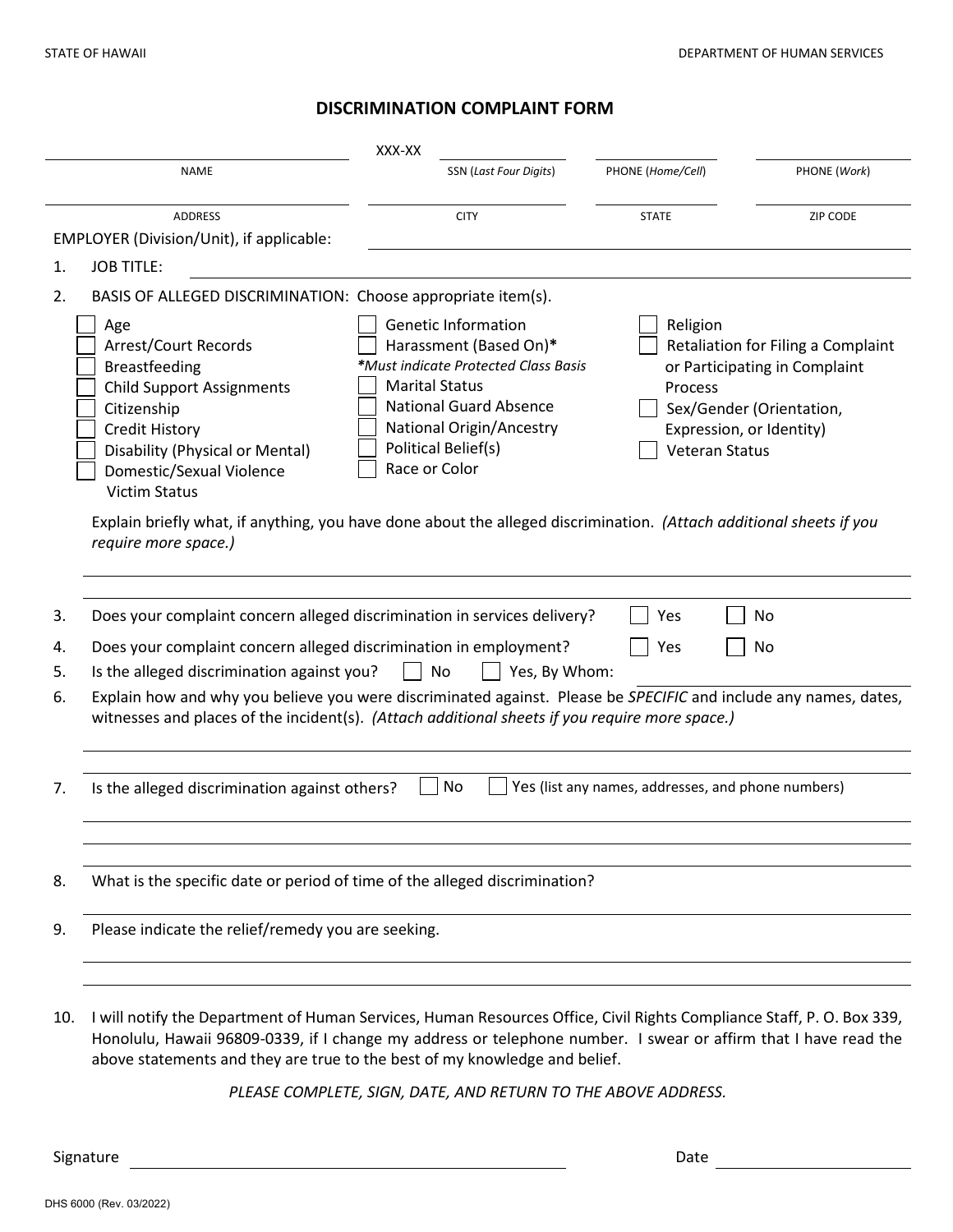The purpose of this form is to assist you in filing a complaint with the Department of Human Services. You are not required to use this form; a letter is sufficient. However, the information requested on the form must be provided; whether the form is used or not.

## *PLEASE READ THE NOTICE OF DISCRIMINATION COMPLAINTS AND NON-RETALIATION REQUIREMENT*

## NOTICE TO INDIVIDUALS FILING DISCRIMINATION COMPLAINTS

Individuals alleging discrimination treatment in services and/or employment have a right to file a complaint using the Department of Human Services (DHS) Discrimination Complaint Form, DHS 6000 (Rev. 02/2022). A letter with the same information requested on the form can be used if necessary. The complaint should be sent to:

> State of Hawaii Department of Human Services Human Resources Office/Civil Rights Compliance Staff P. O. Box 339 Honolulu, Hawaii 96809-0339 Phone: (808) 586-4955 Relay: 711 Email: DHSCivilRightsBox@dhs.hawaii.gov

Individuals also have a right to seek redress for their complaint through the appropriate collective bargaining unit, state or federal compliance agencies, and/or civil court action.

**CONFIDENTIALITY**: All information shall be held with strictest confidentiality, and release of information shall be allowed only when necessary to resolve the issue(s) in the complaint. A complainant Consent/Release Form, DHS 6006, will be required to begin an investigation.

**NON-RETALIATION**: Title VII of the Civil Rights Act of 1964, Sec. 2000e-3 [Section 704a], as amended, states:

*"It shall be an unlawful employment practice for an employer to discriminate against any of his employees or applicants for employment, for an employment agency, or joint labor-management committee controlling apprenticeship or other training or retraining, including on-the-job training programs, to discriminate against any individual, or for a labor organization to discriminate against any member thereof or applicant for membership, because he has opposed any practice made an lawful employment practice by this subchapter, or because he has made a charge, testified, assisted, or participated in any manner in an investigation, proceeding, or hearing under this subchapter."*

Persons filing charges of employment discrimination are advised of this non-retaliation requirement and are instructed to notify the DHS Civil Rights Compliance Staff if any attempt at retaliation is made as a result of their filing this complaint.

Additionally, laws enforced prohibit recipients of federal financial assistance from intimating or retaliating against anyone because he or she has taken action or participated in an action to secure rights protected by these laws. Individuals seeking services and/or employment with DHS are advised of this non-retaliation requirement and are instructed to notify the department's Civil Rights Compliance Staff if any attempt at retaliation is made as a result of filing a discrimination complaint relative to DHS services or programs.

**RIGHTS AND RESPONSIBILITIES**: The following highlights some rights and responsibilities and is **not** all inclusive:

1. You have the right to have an attorney represent you, at your own expense, or to have any other personal representative of your choice at any level of a grievance or discrimination complaint. Such representative shall not be a departmental, state or federal equal employment opportunity representative or human resources specialist.